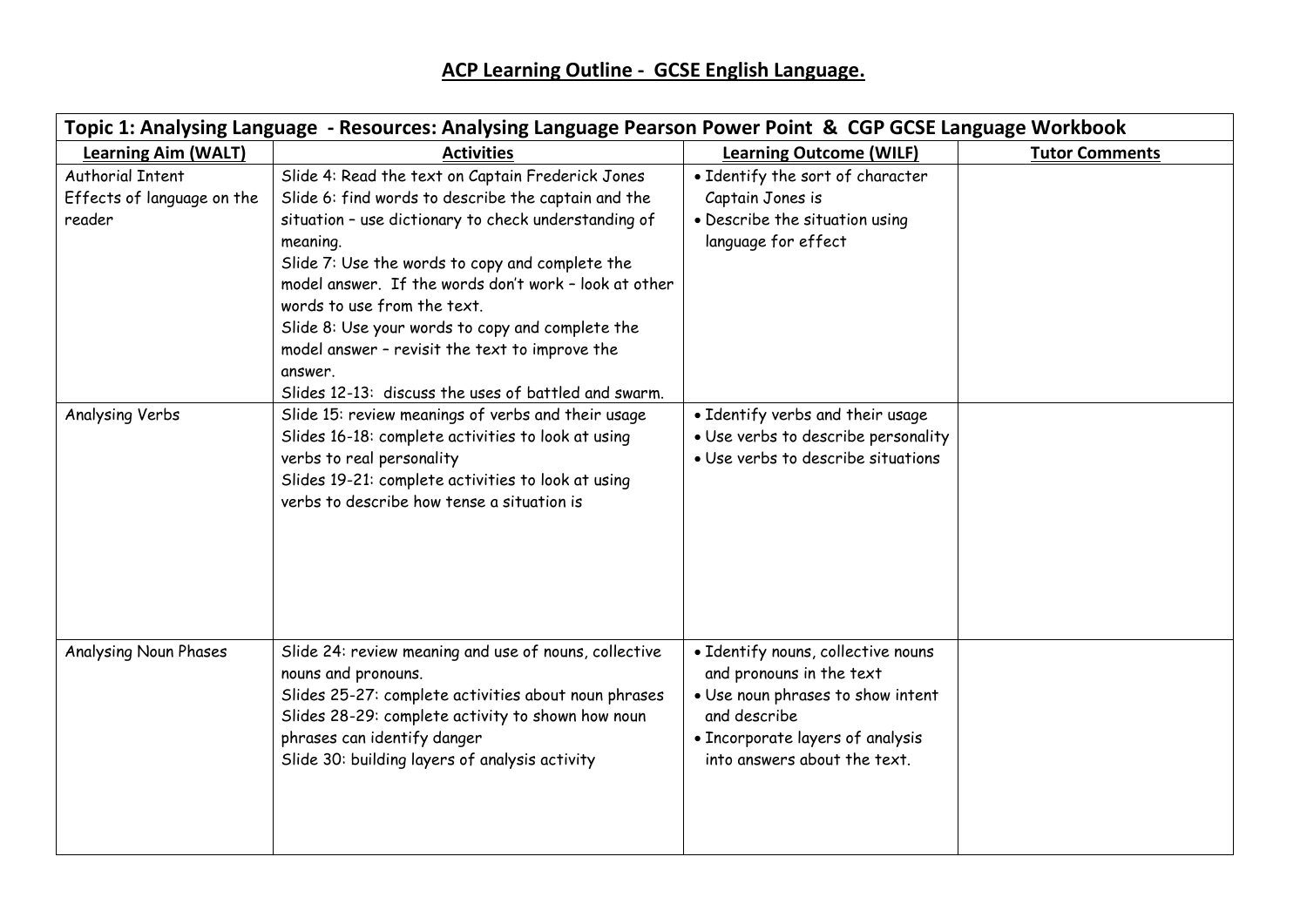| Learning Aim (WALT)              | <b>Activities</b>                                                                                                                                                                                                          | <b>Learning Outcome (WILF)</b>                                                                                                                     | <b>Tutor Comments</b> |
|----------------------------------|----------------------------------------------------------------------------------------------------------------------------------------------------------------------------------------------------------------------------|----------------------------------------------------------------------------------------------------------------------------------------------------|-----------------------|
| Analysing Figurative<br>Language | Slide 32: look at definition and examples of figurative<br>language<br>Slides 33-34: complete activity to find figurative<br>language in text<br>Slide 35: complete activity on using and analysing<br>figurative language | • Identify figurative language<br>· Use figurative language to<br>analyse intent<br>• Identify and use metaphors to<br>improve descriptive writing |                       |
| Analysing Tone                   | Slide 37: complete activity to identify tone and its<br>use.<br>Slides 38-41: complete activity to describe tone used<br>in the text<br>Slide 42: complete questions about tone                                            | • Identify words that show tone<br>· Use tone to describe and<br>compare                                                                           |                       |
| <b>Exam Basics</b>               | CGP GCSE English Workbook:<br>Page 1:<br>planning answers<br>P.E.E.D<br>Pages 2-3<br>reading and writing well<br>Pages 4-7<br>spelling, punctuation and grammar<br>Pages 8-9                                               | • Identify key information<br>• Evidence answers using<br>information from the text<br>. Write clearly using plain English                         |                       |